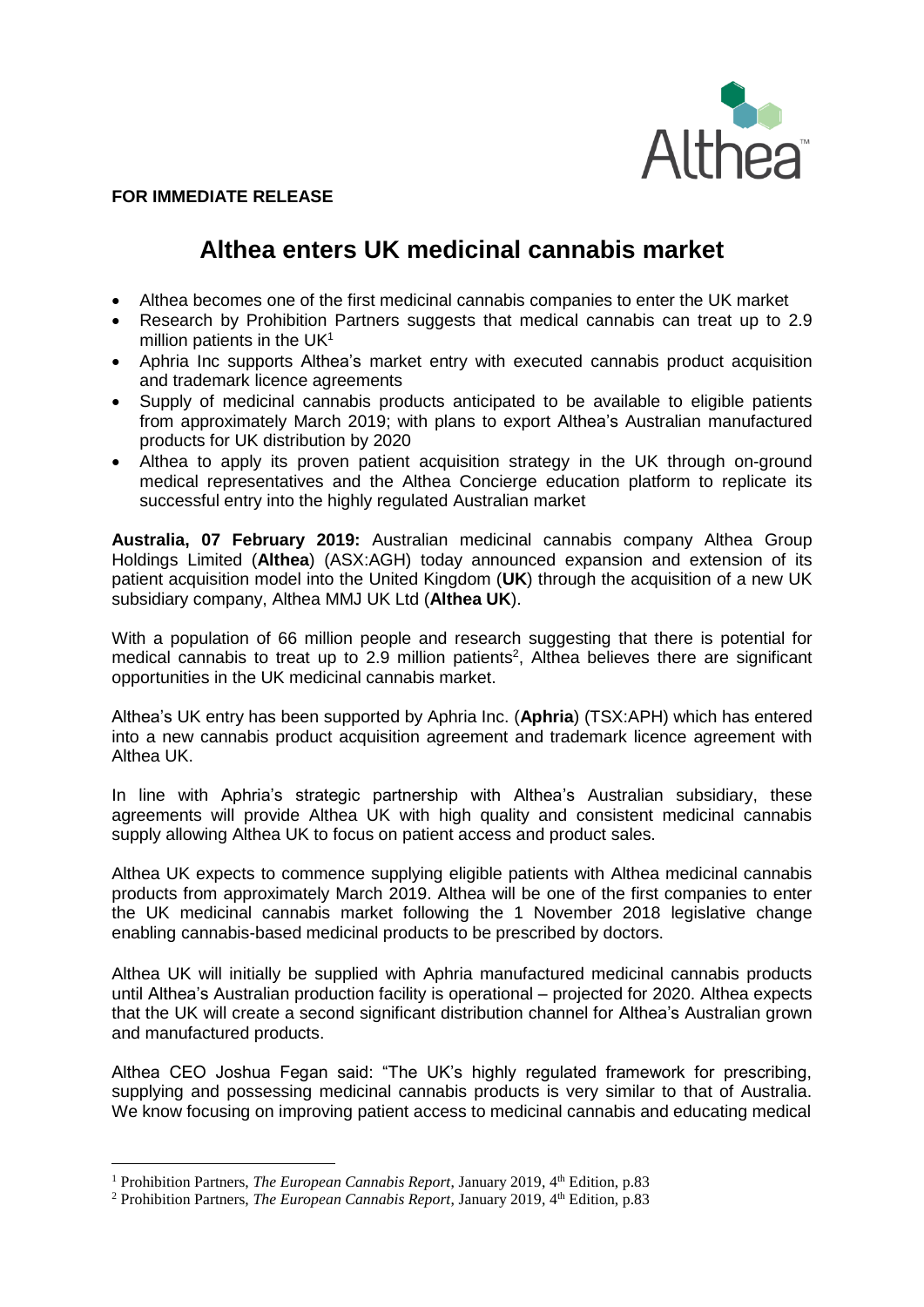

practitioners on treatment is the key to establishing market share, so the UK market entry will be based on our three-phased business model successfully implemented in Australia."

Since entering the Australian market in May 2018, 93 registered healthcare professionals are now prescribing Althea medicinal cannabis products to more than 328 patients across Australia, representing approximately 20% of the total market.

"Focused on early revenue generation through importation and distribution of products, the education of healthcare professionals and scalable long-term supply of high-quality products, our approach is unique globally and the model can be rolled out in other countries where patient access is similarly highly regulated," added Fegan.

Aphria President, Jakob Ripshtein, said: "We're proud to be one of the first Licensed Producers to support patients in the UK with access to high-quality medicinal cannabis products following the recent legislation change through this extension of our strategic partnership with Althea."

Althea UK is expecting medicinal cannabis import permits from the UK Home Office by mid-February. Althea has appointed a highly respected UK pharmaceutical Physician to lead the new venture as Althea UK's National Medical Director, bringing over 10 years of clinical and pharmaceutical experience, particularly in the area of pain management.

## **Patient acquisition through Althea's medical education and technology platform**

Althea's Concierge medical education technology platform coupled with expert on-theground medical representatives are expected to be Althea UK's primary drivers of patient access to medicinal cannabis across the UK.

"The Concierge platform will provide comprehensive medical education for healthcare professionals, including clinical evidence, in support of Althea UK products," explains Mr Fegan. "The platform will streamline the registration process and facilitate patient referrals from primary care doctors to Althea UK specialist prescribers."

Althea UK's sales strategy will leverage IP from Althea's Australian operations, with a focus on growing one-on-one patient and medical practitioner relationships through a team of medical science liaisons supported by the digital Concierge platform. Medical education will be outsourced under an exclusive partnership with specialist medical affairs partner, Ashfield Healthcare, similar to Althea's Australian operations.

Althea Group Holdings has allocated \$AUD2.5m of year 1 funding to Althea UK. Althea UK was acquired by Althea for nominal consideration from its CEO and Managing Director, Joshua Fegan.

*-ENDS-*